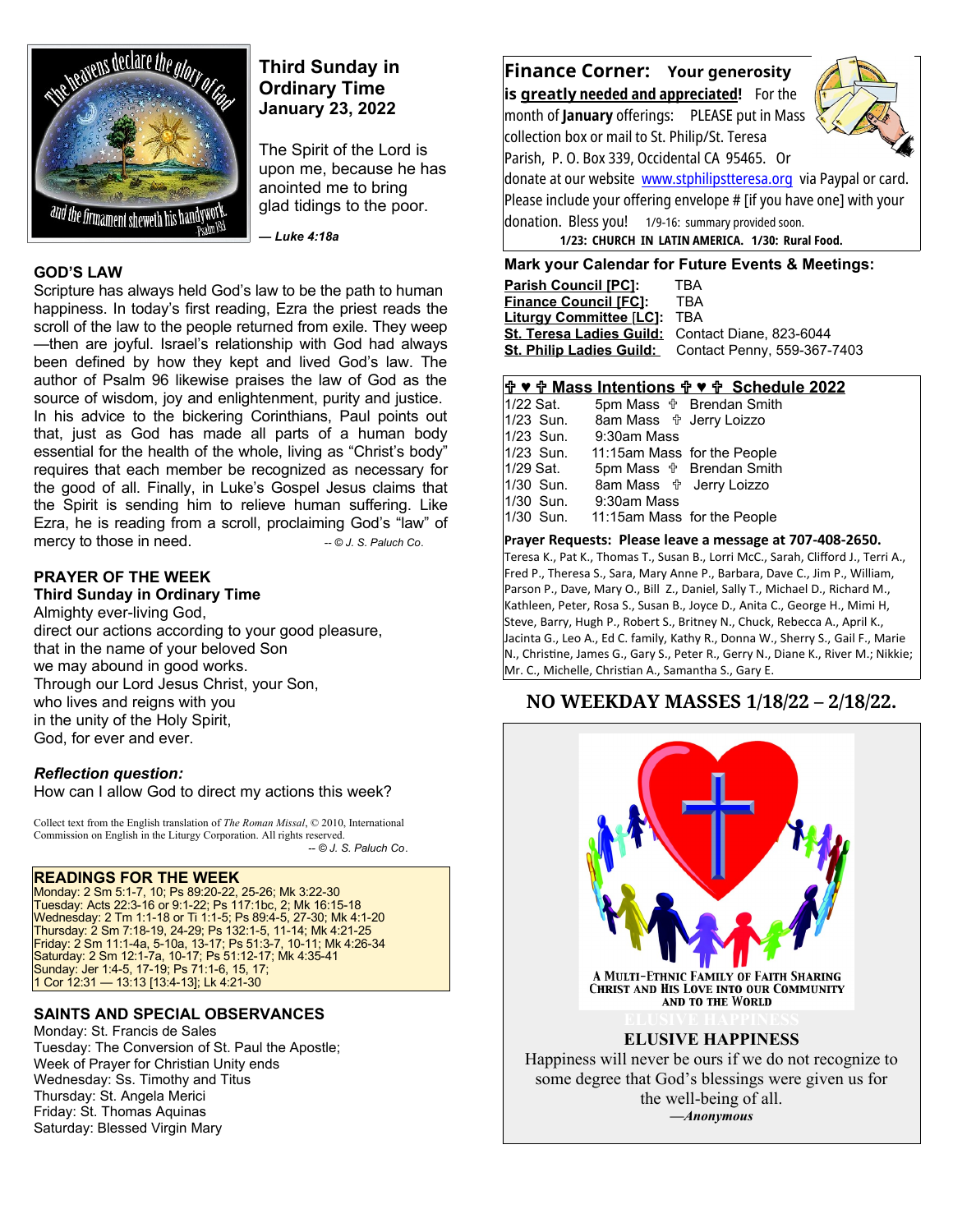

**Health Advisory: Out of mutual kindness and respect for the law, please wear a mask and keep social distance when in our churches and hall. Thank you.**

**\RURAL FOOD PROGRAM UPDATE for January 2022** On sunny Tuesday, January 11, 64 families (135 individuals) braved the very cold weather and received nutritional support during our distribution at the St Philips Parking lot and parish hall. We have opened the hall to in person shopping for clients who follow COVID guidelines while inside. This allows our clients to choose their own food items while getting out of the cold weather and reconnecting with our volunteers. We had many new clients for both our general distribution and our Senior Box program.

After our distribution was completed, many of our dedicated volunteers stayed on and helped to clear food and other items from the hall in preparation for fumigation later this month. If you are aware of a family which needs nutritional assistance, please let them know about our program. Leave a message at the parish office, (707) 408-2650 to get a call back with additional information and to answer your questions.

This program is funded through monthly Rural Food Collection, private donations and the dedicated, awesome volunteers. **Thank you for your generous donations as we strive to meet the nutritional needs of all attendees at our food distributions. RURAL FOOD VOLUNTEER OPPORTUNITIES in the Parish Hall and parking area: Saturday, February 5,** 9-10:00 am repackaging; **Monday, February 7,** 9:00 – 11:00am set up and **Tuesday, February 8,** 7:30a – 11:00a to distribute food to clients.

-------**---------------------------------------------------------------------------------------------------------**

## *He passed through the midst of them and went away.*

Today's Gospel reading about the inaugural sermon of Jesus given to the citizens of his hometown of **Nazareth**, reminds me of my inaugural classroom presentation as a high school freshman in 1941. It's very memorable to me because I had prior to that never had to stand before an audience (my classmates) and give a speech. It was



during a religion class presided over by Brother Francis; he required this of each student during the semester – with focus on the life of some saint.

My saint was **St. Anthony of Padua.** I don't know why I took the assignment so seriously. At that age I wasn't given much to study, a very passive scholar. Nevertheless I researched the saint, found his story fascinating (lots of miracles, including preaching to a congregation of fishes in a pond), wrote out the text, memorized it and even had my mother sit through it as I stood upon a kitchen chair and proclaimed it for a full fifty minutes – before going to school.

I was the first to perform (others would deliver at subsequent classes) and so I stood before the blackboard – facing my classmates and Brother Francis (in the back) and began. I took up the whole hour – spoken as written. At the end Brother Francis came up to me and said: "I only wanted a ten minute survey. But I didn't have the heart to stop you."

I'm sure Jesus as a mature adult (not to mention being the "Son of God") was much more spontaneous and spoke with more authority than I could at my age (although he does quote a long passage from the scroll in front of him). And what he quoted was a prophecy about liberty and vision and how he himself came to fulfill that prophecy right then and there!

But – in keeping with the nature of Scripture reading – was he not there also as a model of how you and I should stand before our world and proclaim and fulfill that same prophecy? Is Jesus just an isolated figure from long ago or is he not in some way also you and me – doesn't St. Paul say, "Put on the Lord Jesus Christ as a garment"; clothe yourself in his way of Being? Stand up, get up on your kitchen chair, and speak in such a way as to save the world.

But of course don't stop there. For Scripture reading means: be the whole text! And so be aware of that resistance in you that hesitates, thinks up reasons for not taking the podium, listening to that anonymous voice within you that says, "Who do you think you are? You are a face in the crowd! Stay there. It's safer." In other words, if you look at the crowd in the subsequent verses of today's reading, you may see your own face just as reluctant to change, to see in Christ the son of Joseph and no other.

Get whole! Experience that whole episode. Know yourself. *--Geoff Wood, 1/23/2022*



# *St. Anthony of Padua*

[St. Anthony of Padua](https://www.stanthony.org/who-st-anthony/) is one of the Catholic Church's most popular saints. Saint Anthony of Padua, patron saint of lost and stolen articles, was a powerful Franciscan preacher and teacher. He's typically portrayed holding the child Jesus—or a lily—or a book—or all three—in his arms. Many people give alms to St. Anthony Bread in thanksgiving to God for blessings received through the prayers of St. Anthony.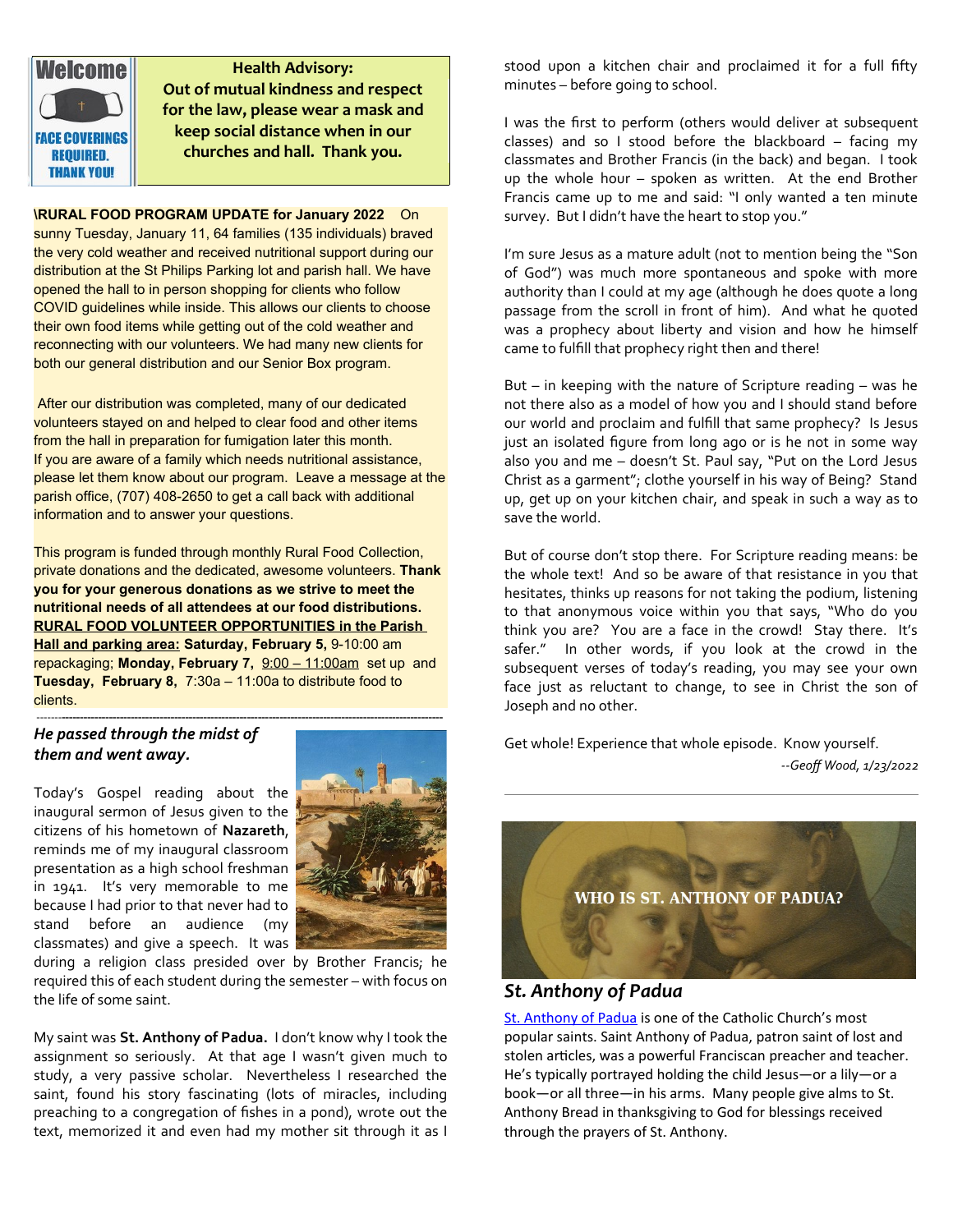St. Anthony of Padua's life is what every Christian's life is meant to be; a steady courage to face the ups and downs of life, the call to love and forgive, to be concerned for the needs of others, to deal with crisis great and small, and to have our feet solidly on the ground of total trusting love and dependence on God.

St Anthony is beloved throughout the world and is responsive to all people and all needs. His intercessory powers before our God are awesome.

Legends about Anthony abound. But let's turn to the known facts about him. Anthony was born in 1195 (13 years after St. Francis) in Lisbon, Portugal and given the name of Fernando at Baptism. His parents, Martin and Mary Bulhom, apparently belonged to one of the prominent families of the city.

At the age of 15 he entered the religious order of St. Augustine. Monastery life was hardly peaceful for young Fernando, nor conducive to prayer and study, as his old friends came to visit frequently and engaged in vehement political discussions.

After two years he was sent to Coimbra. There he began nine years of intense study, learning the Augustinian theology that he would later combine with the Franciscan vision. Fernando was probably ordained a priest during this time.

The life of the young priest took a crucial turn when the bodies of the first five Franciscan martyrs were returned from Morocco. They had preached in the mosque in Seville, almost being martyred at the outset, but the sultan allowed them to pass on to Morocco, where, after continuing to preach Christ despite repeated warnings, they were tortured and beheaded. Now, in the presence of the queen and a huge crowd, their remains were carried in solemn procession to Fernando's monastery.

He was overjoyed and inspired to a momentous decision. He went to the little friary in Coimbra and said, "Brother, I would gladly put on the habit of your Order if you would promise to send me as soon as possible to the land of the Saracens, that I may gain the crown of the holy martyrs." After some challenges from the prior of the Augustinians, he was allowed to leave that priory and receive the Franciscan habit, taking the name Anthony.

True to their promise, the Franciscans allowed Anthony to go to Morocco, to be a witness for Christ, and a martyr as well. But, as often happens, the gift he wanted to give was not the gift that was to be asked of him. He became seriously ill, and after several months realized he had to go home.

He never arrived. His ship ran into storms and high winds and was blown east across the Mediterranean. Months later he arrived on the east coast of Sicily. The friars at nearby Messina, though they didn't know him, welcomed him and began nursing him back to health. Still ailing, he wanted to attend the great Pentecost Chapter of Mats (so called because the 3,000 friars could not be housed and slept on mats). Francis was there, also

sick. History does not reveal any meeting between Francis and Anthony.

Since the young man was from "out of town," he received no assignment at the meeting, so he asked to go with a provincial superior from northern Italy. "Instruct me in the Franciscan life," he asked, not mentioning his prior theological training. Now, like Francis, he had his first choice—a life of seclusion and contemplation in a hermitage near Montepaolo.

Perhaps we would never have heard of Anthony if he hadn't gone to an ordination of Dominicans and Franciscans in 1222. As they gathered for a meal afterward, the provincial suggested that one of the friars give a short sermon. Quite typically, everybody ducked. So Anthony was asked to give "just something simple," since he presumably had no education.

Anthony too demurred, but finally began to speak in a simple, artless way. The fire within him became evident. His knowledge was unmistakable, but his holiness was what really impressed everyone there.

Now he was exposed. His quiet life of prayer and penance at the hermitage was exchanged for that of a public preacher. Francis heard of Anthony's previously hidden gifts, and Anthony was assigned to preach in northern Italy. The problem with many preachers in Anthony's day was that their life-style contrasted sharply with that of the poor people to whom they preached. In our experience, it could be compared to an evangelist arriving in a slum driving a Mercedes, delivering a homily from his car and speeding off to a vacation resort. Anthony saw that words were obviously not enough. He had to show gospel poverty. People wanted more than self-disciplined, even penitent priests. They wanted genuineness of gospel living. And in Anthony they found it. They were moved by who he was, more than what he said.

Despite his efforts, not everyone listened. Legend has it that one day, faced with deaf ears; Anthony went to the river and preached to the fishes. That, reads the traditional tale, got everyone's attention.

Anthony traveled tirelessly in both northern Italy and southern France—perhaps 400 trips—choosing to enter the cities where the heretics were strongest. Yet the sermons he has left behind rarely show him taking direct issue with the heretics. As the historian Clasen interprets it, Anthony preferred to present the grandeur of Christianity in positive ways. It was no good to prove people wrong: Anthony wanted to win them to the right, the healthiness of real sorrow and conversion, the wonder of reconciliation with a loving Father.

#### **Public Preacher, Franciscan Teacher**

Anthony's superior, St. Francis, was cautious about education such as his protégé possessed. He had seen too many theologians taking pride in their sophisticated knowledge. Still, if the friars had to hit the roads and preach to all sorts of people, they needed a firm grounding in Scripture and theology. So,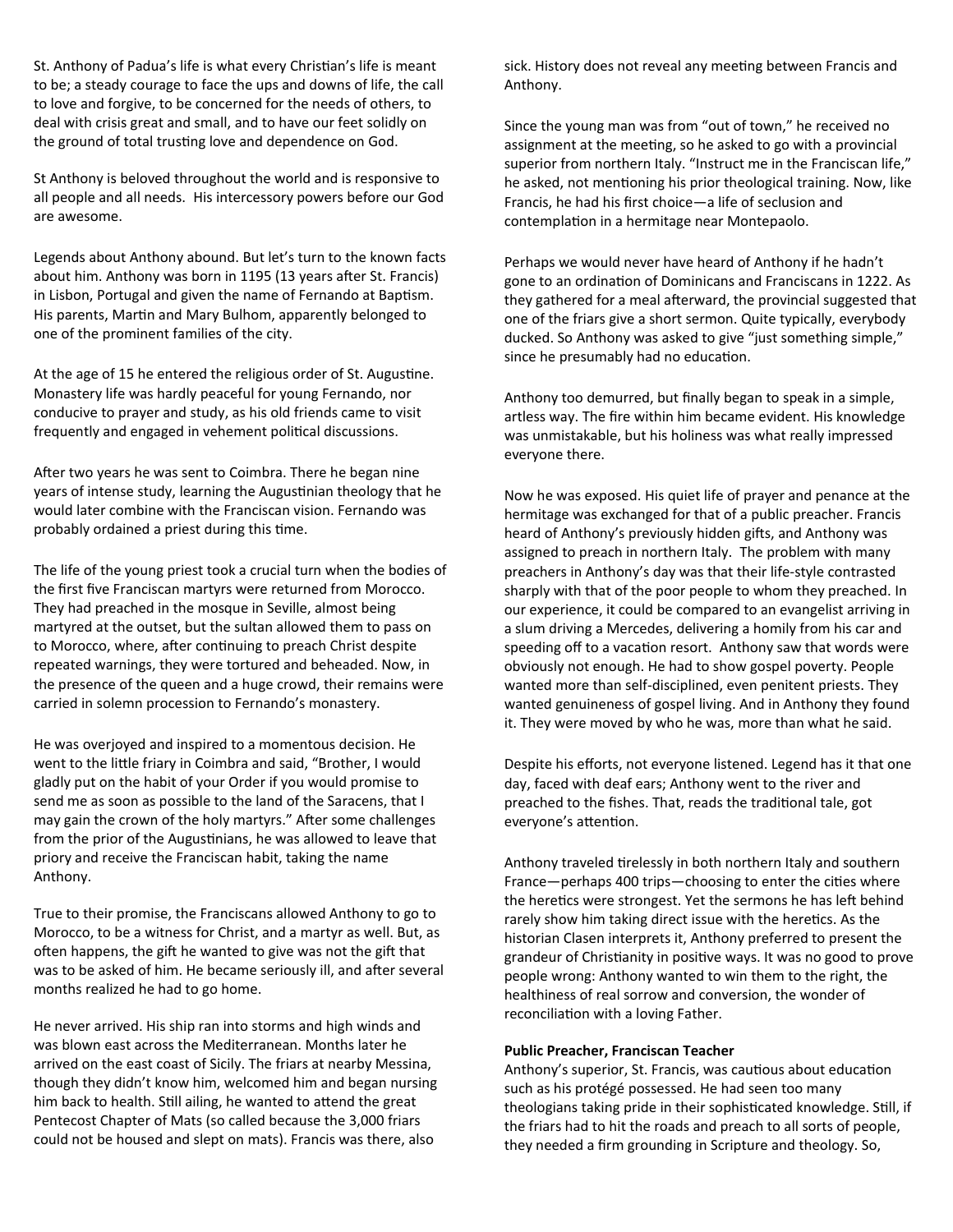when he heard the glowing report of Anthony's debut at the ordinations, Francis wrote in 1224, "It pleases me that you should teach the friars sacred theology, provided that in such studies they do not destroy the spirit of holy prayer and devotedness, as contained in the Rule."

Anthony first taught in a friary in Bologna, which became a famous school. The theology book of the time was the Bible. In one extant sermon by the saint, there are at least 183 passages from Scripture. While none of his theological conferences and discussions were written down, we do have two volumes of his sermons: Sunday Sermons and Feastday Sermons. His method included the use of allegory and symbolic explanation of Scripture.

Anthony continued to preach as he taught the friars and assumed more responsibility within the Order. In 1226 he was appointed provincial superior of northern Italy, but still found time for contemplative prayer in a small hermitage. Around Easter in 1228 (he was only 33 years old), while in Rome, he met Pope Gregory IX, who had been a faithful friend and adviser of St. Francis. Naturally, the famous preacher was invited to speak. He did it humbly, as always. The response was so great that people later said that it seemed the miracle of Pentecost was repeated.

### **Padua Enters the Picture**

Padua, Italy is a short distance west of Venice. At the time of Anthony, it was one of the most important cities in the country, with an important university for the study of civil and canon law. Sometimes Anthony left Padua for greater solitude. He went to a place loved by Francis—LaVerna, where Francis received the wounds of Jesus. He also found a grotto near the friary where he could pray in solitude.

In poor health, and still provincial superior of northern Italy, he went to the General Chapter in Rome and asked to be relieved of his duties. But he was later recalled as part of a special commission to discuss certain matters of the Franciscan Rule with the pope.

Back in Padua, he preached his last and most famous Lenten sermons. The crowds were so great—sometimes 30,000—that the churches could not hold them, so he went into the piazzas or the open fields. People waited all night to hear him. He needed a bodyguard to protect him from the people armed with scissors who wanted to snip off a piece of his habit as a relic. After his morning Mass and sermon, he would hear confessions. This sometimes lasted all day—as did his fasting.

The great energy he had expended during the Lent of 1231 left him exhausted. He went to a little town near Padua, but seeing death coming close, he wanted to return to the city that he loved. The journey in a wagon weakened him so much, however, that he had to stop at Arcella. He had to bless Padua from a distance, as Francis had blessed Assisi.

At Arcella, he received the last sacraments, sang and prayed with the friars there. When one of them asked Anthony what he was staring at so intently, he answered, "I see my Lord!" He died in peace a short time after that. He was only 36 and had been a Franciscan but 10 years.

The following year, his friend, Pope Gregory IX, moved by the many miracles that occurred at Anthony's tomb, declared him a saint. Anthony was a simple and humble friar who preached the Good News lovingly and with fearless courage. The youth whom his fellow friars thought was uneducated became one of the great preachers and theologians of his day. He was a man of great penance and apostolic zeal. But he was primarily a saint of the people.

An expanded version of the above appears in, *Saint Anthony of Padua: The Story of His Life and Popular Devotions*, published by St. Anthony Messenger Press by Franciscan Father Leonard Foley (1913-1994)

#### **Miracles and Traditions of St Anthony**

The reason for invoking St. Anthony's help in finding lost or stolen things is traced back to an incident in his own life. As the story goes, Anthony had a book of psalms that was very important to him. Besides the value of any book before the invention of printing, the psalter had the notes and comments he had made to use in teaching students in his Franciscan Order.

A novice who had already grown tired of living religious life decided to depart the community. Besides going AWOL he also took Anthony's psalter! Upon realizing his psalter was missing, Anthony prayed it would be found or returned to him. And after his prayer the thieving novice was moved to return the psalter to Anthony and to return to the Order, which accepted him back. Legend has embroidered this story a bit. It has the novice stopped in his flight by a horrible devil, brandishing an ax and threatening to trample him underfoot if he did not immediately return the book. Obviously a devil would hardly command anyone to do something good. But the core of the story would seem to be true. And the stolen book is said to be preserved in the Franciscan friary in Bologna.

In any event, shortly after his death people began praying through Anthony to find or recover lost and stolen articles. And the Responsory of St. Anthony composed by his contemporary, Julian of Spires, O.F.M., proclaims

"The sea obeys and fetters break And lifeless limbs thou dost restore While treasures lost are found again When young or old thine aid implore."

St. Anthony Bread is a term used for offerings made in thanksgiving to God for blessings received through the prayers of St. Anthony. Sometimes the alms are given for the education of priests. In some places parents also make a gift for the poor after